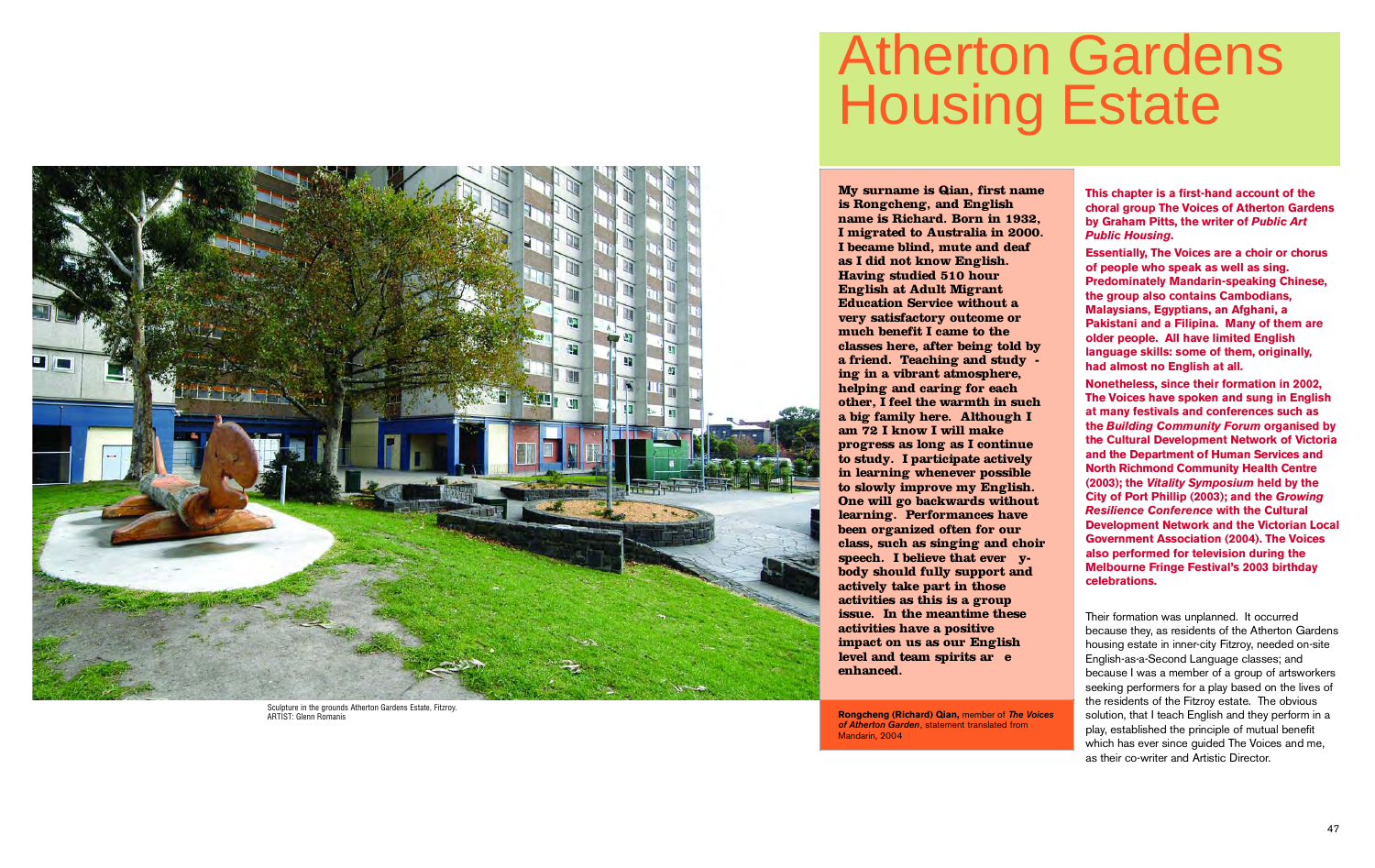A professional playwright and former English-as-a-Second-Language (ESL) teacher, I came to the estate in early 2002. Artsworker Bronwen Gray and I were to start work on a visual art and community theatre project entitled *Such Lives*. Bronwen had worked previously with some residents on ceramic murals and the row of Babushka Dolls adorning the south-eastern corner of the estate. But for *Such Lives* we needed the active involvement of a much larger number of tenants.

> nere was, though, a clear need for ESL classes. None were available onte, although the estate population f approximately three thousand eople came from more than forty fferent countries. Communication ithin the estate was limited due to e lack of a common language. eople tended not to go out into the ider world because, as one of them ter wrote, *I became blind, mute and deaf as I did not know English.*

> Participation was not immediately rthcoming. We were supported by ommunity leaders but the residents, aving been recently portrayed in the bloid press as living in a *high rise hell*, were suspicious of outsiders. nere was also a lack of mutual trust ithin the estate as the residents ere forced to compete then, as ow, for the sparse on-site services vailable. Therefore our initial efforts persuade many of them that a eatre play would be a wonderful rospect were not remarkably successful.

ne English classes began in mid-2002 with six students: a month later, there were forty. (There are now more than one hundred students and six volunteer teachers as well as myself). In October 2002

the group performed as a narrative chorus in the highly successful *Such Lives* which, as the title suggests, portrayed the lives of estate residents. In all, more than one hundred tenants participated. *Such Lives* was produced at the Fitzroy Town Hall, adjacent to the estate, and was a packed-out success.

**My surname is Wang, first name is Chengtai. I migrated to Australia in December 1996 and moved to Atherton Gardens in May 2003 and I am well satisfied with the activities held in this community. In par ticular, the English classes have achieved good r** esults. **The learning content accords with our needs which we can apply in daily life and should** really be known by ever ybody.

*The Voices of Atherton Gardens* were delighted to perform in speaking roles as their confidence in English had increased dramatically with the classes and the rehearsals for the show. They also took great pleasure in choral speaking, which is sometimes necessary in large classes. Choral speaking happens when people speak together as a group or choir. Individual voices break up the pattern of group speech with remarks or stories of their own. Alternatively the group repeats or echoes what a speaker says. The individual speaker and the chorus might perhaps start arguing.

Differ ent teaching measures arouse our enthusiasm for learning in terms of English. **Speech choir has benefited both our study of English and we enjoy social activities by** proudly performing at different occasions. We not only learn English from songs but also **feel joyful while singing in English: we also communicate with our dance teachers orally** to practice English and exchange ideas. Most impor **tantly**, the spirit of youth has been emer ged in aged people by encouragement and a multicultural society has been evident. **Aged people participating in those activities here feel that the life is rich, knowledge is expanding, vitality is improving and we are happy being involved in the society.**

|                 |                                    | fo             |
|-----------------|------------------------------------|----------------|
| <b>SPEAKER:</b> | We are The Voices of Atherton      | CC             |
|                 | Gardens. We often speak            | ha             |
|                 | together. We practice this         | tal            |
|                 | especially in our English classes. | he             |
| <b>CHORUS:</b>  | We practice this especially        | Th             |
|                 | in our English classes.            | wi             |
| <b>SPEAKER:</b> | (Sneezing) Ah-choo!                | W <sub>0</sub> |
| <b>CHORUS:</b>  | (Sneezing) Ah-choo!                | nc             |
| <b>SPEAKER:</b> | God bless you.                     | av<br>to       |
| <b>CHORUS:</b>  | God bless you.                     | th             |
|                 |                                    | pr             |
| <b>SPEAKER:</b> | Thank you.                         | su             |
| <b>CHORUS:</b>  | Thank you.                         |                |
| <b>SPEAKER:</b> | No, no. Do you mind not            | Th             |
|                 | repeating everything I say?        | ES             |
| <b>CHORUS:</b>  | No, no. Do you mind not            | sit<br>of      |
|                 | repeating everything I say?        |                |
| <b>SPEAKER:</b> | Please stop it.                    | pe<br>dil      |
| <b>CHORUS:</b>  | Please stop it.                    | wi             |
| <b>SPEAKER:</b> |                                    | th             |
|                 | Stop it!                           | Pe             |
| <b>CHORUS:</b>  | Stop it!                           | wi             |
| <b>SPEAKER:</b> | I think I'm going insane!!!        | lat            |
|                 | The chorus all silently nod        | ar             |
|                 | their heads.                       | Th             |
|                 |                                    |                |

Excerpt from the script of a performance by choral group *The Voices of Atherton Gardens,* 2004

The *Such Lives* project was a memorable success but came to an end in October 2002. By then the bonds of friendship between the participants in the English classes and myself were too strong to relinquish. The classes had grown even further in number and were playing an important part in building a strong sense of community on the estate. I stayed on. The only limits to further growth are funding and the number of available volunteer teachers. There are regular singing classes conducted by Ruth Schoenheimer, the Musical Director of *Such Lives*. Recently, dancing teachers have come to work with the group.

**Chengtai Wang,** member of *The Voices of Atherton Gardens*, statement translated from Mandarin, 2004



The Atherton Voices choral group.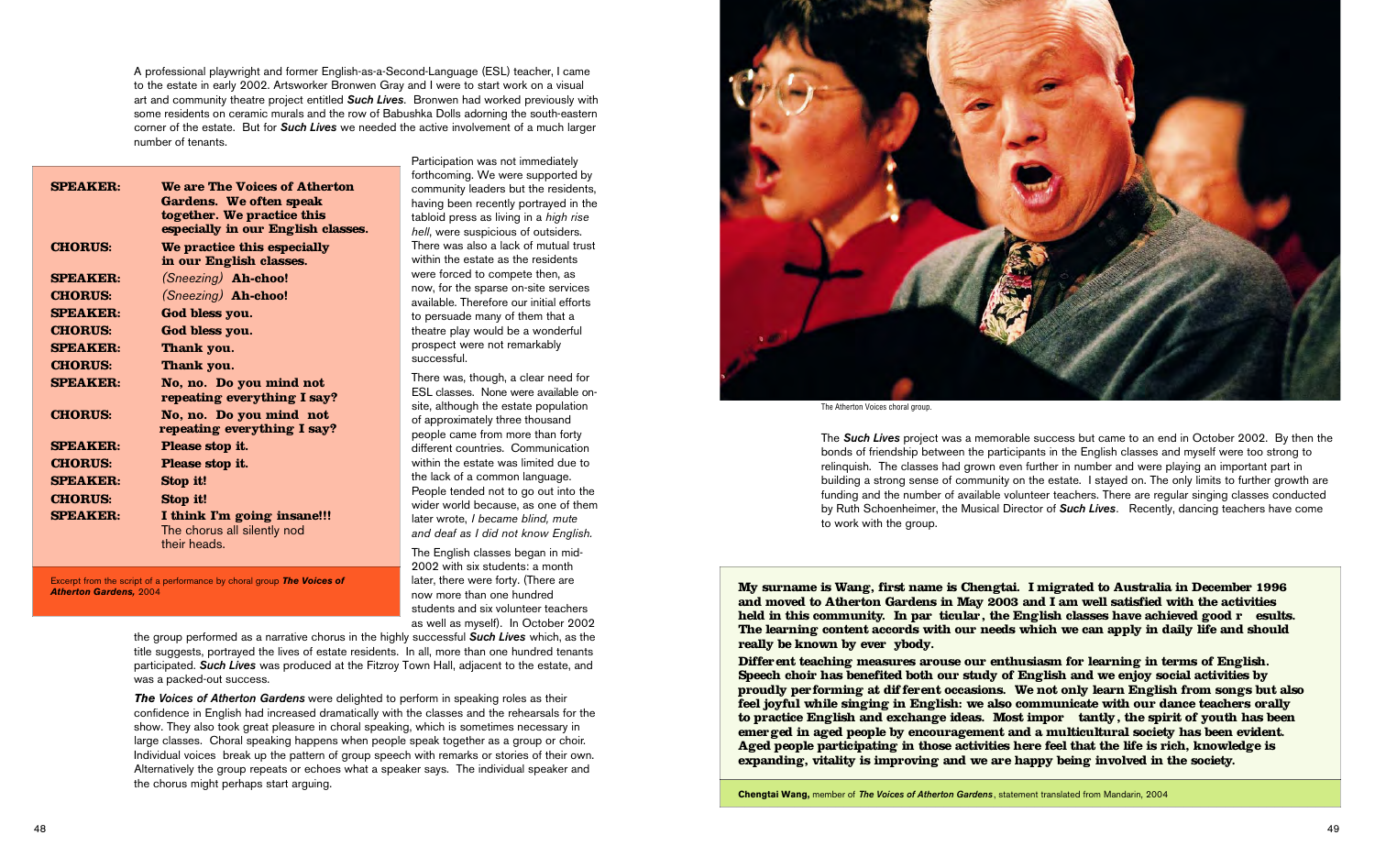*English classes* is something of a misnomer. In reality the sessions combine ESL, group discussion, presentations by guests, singing and dance lessons, drama coaching and day-long excursions in the buses provided by organisations who book The Voices for performances. The fees the group sometimes charges for these presentations go towards other excursions and educational materials, with the group deciding how such money should be spent.

> In August 2004 The Voices performed as the *English class* in the large scale community theatre play *Inside Out*. Like *Such Lives* in 2002, it was produced at the Fitzroy Town Hall. However the cast of public housing tenants in *Inside Out* was even larger (with one hundred and twenty participants) and it was produced for four consecutive performances with a total audience of six hundred people.

The Voices featured in both *Inside Out* and **Outside In**. They have come a long way since tentatively attending English classes in 2002. But of course they had come a much longer way before I was privileged to meet them.

**SPEAKER 1:** This is the story of how I moved into my flat, and found there a blue bowl. Downstairs, far below, I had arrived with friends and relatives to help me move in my furniture.

> In October 2004, a companion play, *Outside In*, was a performance  $/$  in stallation work on the actual estate. in four flats refurbished to show the waves of immigration which have come to Australia over the past four decades. Specifically welcoming outsiders into Atherton Gardens, *Outside In* was part of the 2004 Melbourne International Festival of the Arts.

**SPEAKER 2:** More furniture than you can poke a stick at. *(Proudly)* We are very proud of learning Aussie slang.

**SPEAKER 1:** But finally we moved all the furniture into the flat. And yet the flat felt very empty. As if no-one had ever lived there before. But then I found this. A chipped blue bowl. It had a note with it. A letter for me, from the person who had lived in the flat before. Dear New Person, it said …

> The Voices have developed to the stage where the group is based around cultural as much as educative activities. Yet the ESL component remains crucially important. Employment opportunities for housing residents are limited not just because of the stigma of living in the flats but also because of their often minimal English skills.

**CHORUS:** We learn more Aussie slang than you can poke a stick at.

**SPEAKER 1:** We put the furniture into the lift … and then we had to move it all out of the lift. Because the lift was broken down.

**CHORUS:** So we had to carry everything up the stairs.

**SPEAKER 2:** *(Still proud.)* More furniture than you can poke a stick at.

**SPEAKER 1:** Everyone was wonderful.

**SPEAKER 2 :** I wasn't wonderful. I gave up and went home.

**SPEAKER 3:** Dear New Person. This is a small gift for you. This bowl was here in the flat when I moved in, and now I leave it here for you when you move in. It is to remind you that people have lived here before, and been happy. Every person who ever lives here leaves it for the next New Person. Enjoy living here. There will be trouble, and difficulties, but happiness also. That is the meaning of this chipped blue bowl.

Excerpt from the script of a performance by choral group *The Voices of Atherton Gardens,* 2002.

There is a more subtle consequence of possessing only minimal English. The Department of Human Services and non-government support agencies at Atherton Gardens (actually most of them are housed outside in the surrounding streets) place a high value on community participation in decision making. This is encouraged by the provision of interpreters at meetings. But true participation in group decision-making often depends on prior discussions between those involved. A committee can be defined as a meeting in which committee members ratify decisions made in talks elsewhere. Without the social exchanges made possible by a shared language, the representatives of different ethnic groups find it difficult to understand the attitudes of others. Divisive suspicions are aroused. A consultative committee meeting might not empower members of a community as much as dis-empower them if they do not have a common language: in this case, English. The Voices practice their English at every opportunity. Some of the most entertaining exchanges happen when they *ALL: JOURNEY SONG. Ocean and sky Ocean and sky Far over land and sea My journey carries me.*

question the guests who come to speak at the classes. Speakers have included Department of Human Services workers, representatives of Centrelink, health advisers, child-care specialists and community development workers from an array of government and non-government agencies. The visitors can be jolted by the questions which are often of a personal nature.

*I need courage and strength For my boat is so small And the ocean is so wide.*

*Home is the heart here must I start I lay my head to rest With those I love the best.*

*Chorus.*

*All rivers flow Flow to the sea There are no separate waves On the ocean deep.*

*Chorus.*

*Ocean and sky Ocean and sky And the ocean is so wide.*

**Going to the English class in Atherton Garden makes my life colourful. I have not only met many new friends, enjoyed the warmth of friendship but also learned English in fun and a relaxed environment. It is never too old to lear n and now I have life goals and energy to make progress. I can open my mouth to speak English more and more, which brings convenience in daily life and starts a communication channel for me with people from other cultural backgrounds.**

**People from English class have often been invited to perform as a speech choir in conferences and seminars playing a role in a multicultural society. Although I am old I still make contributions. I feel proud and happy that we, people from Chinese background, can perform in English in front of the audiences coming from other cultural backgrounds.**

*Journey Song*, lyrics by Ruth Schoenheimer, Musical Director of *The Voices of Atherton Garden*s.